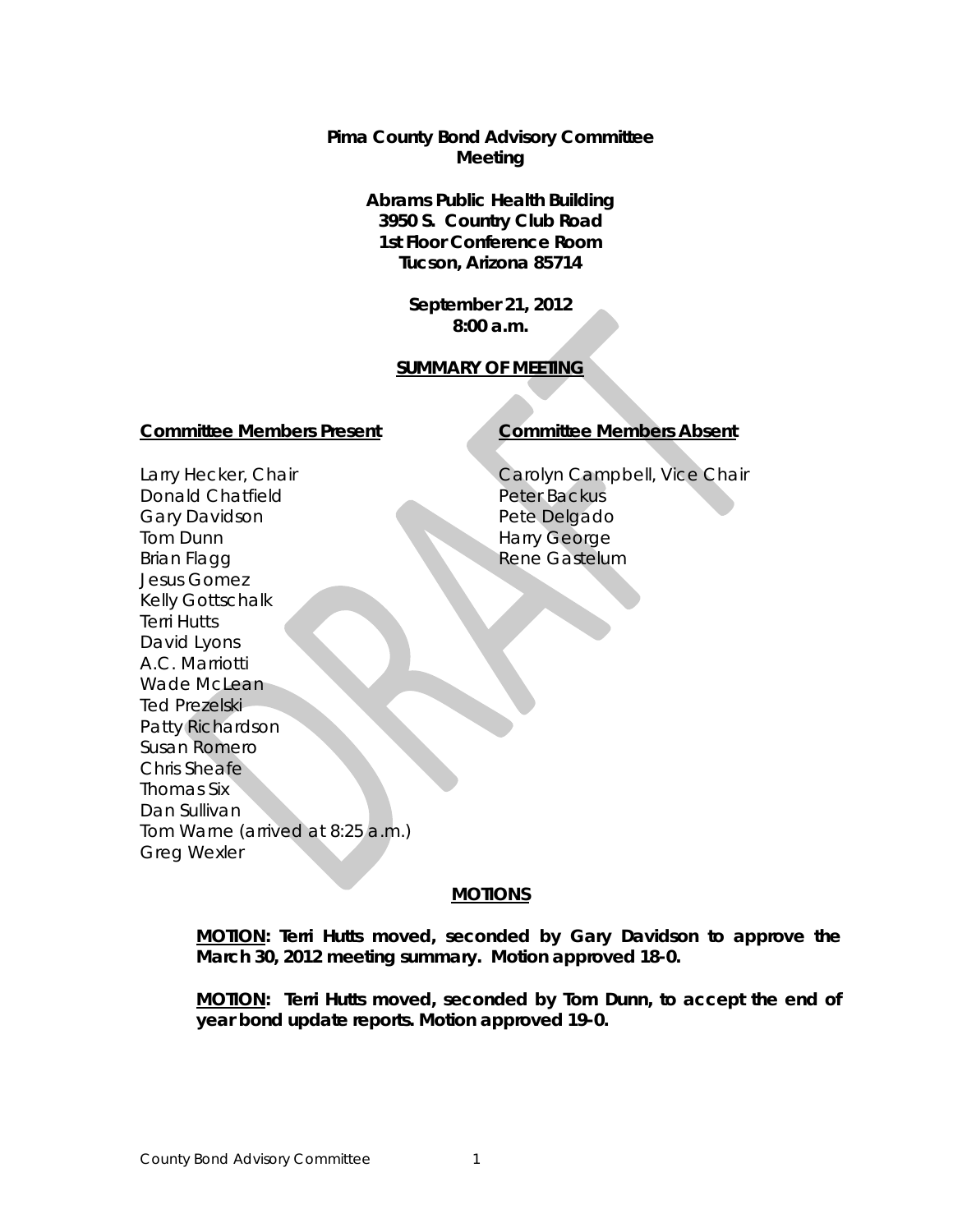**MOTION: Chris Sheafe moved, seconded by Dan Sullivan, to support the proposed ordinance amendments to the 2004 General Obligation Bond Ordinance, with exception of the amendments concerning the Painted Hills property. Motion approved 19-0.** 

**MOTION: Brian Flagg moved, seconded by Dan Sullivan, that the Bond Advisory Committee not act upon the proposed Painted Hills bond ordinance amendments until more information concerning the acquisition is provided. Motion failed 16-2, with one abstention.** 

**MOTION: Wade McLean moved, seconded by Tom Dunn, to authorize the bond ordinance amendment for Painted Hills. Ted Prezelski requested an amendment to the motion that would require the Bond Advisory Committee to meet and consider any potential agreement on Painted Hills after the Conservation Acquisition Commission meets and before the Board of Supervisors and City's Mayor and Council meet to consider an agreement. The amendment to the motion was accepted. Motion approved 19-0.**

**MOTION: Chris Sheafe moved, seconded by Dan Sullivan, to support the proposed ordinance amendments to the 1997 General Obligation Bond Ordinance. Motion approved 19-0.** 

# **MEETING SUMMARY**

## 1. Welcome

The meeting began at 8:06 a.m. with a quorum. Chairman Hecker introduced new committee member Tom Dunn (Marana appointee), welcomed back Dan Sullivan (District 2 Supervisor Valadez appointee), and notified the Committee that Tom Six would not be seeking reappointment for his term that expires November 30, 2012. County Administrator Chuck Huckelberry presented a token of thanks to Susan Romero for her current and future service on the Committee.

2. Approval of the March 30, 2012 Meeting Summary

**MOTION: Terri Hutts moved, seconded by Gary Davidson to approve the March 30, 2012 meeting summary. Motion approved 18-0.**

3. Update on Audit of 1997, 2004 and 2006 General Obligation Programs by Auditor General's Office

A memo from Mr. Huckelberry on this subject was provided to the Committee prior to the meeting. Mr. Huckelberry provided a verbal update stating that the audit appears to be going well, the County has provided all of the documents requested, there's been many discussions between County staff and the auditors, the Bond Program Audit Committee will probably not be necessary, and that a draft report from the Auditor is expected in November,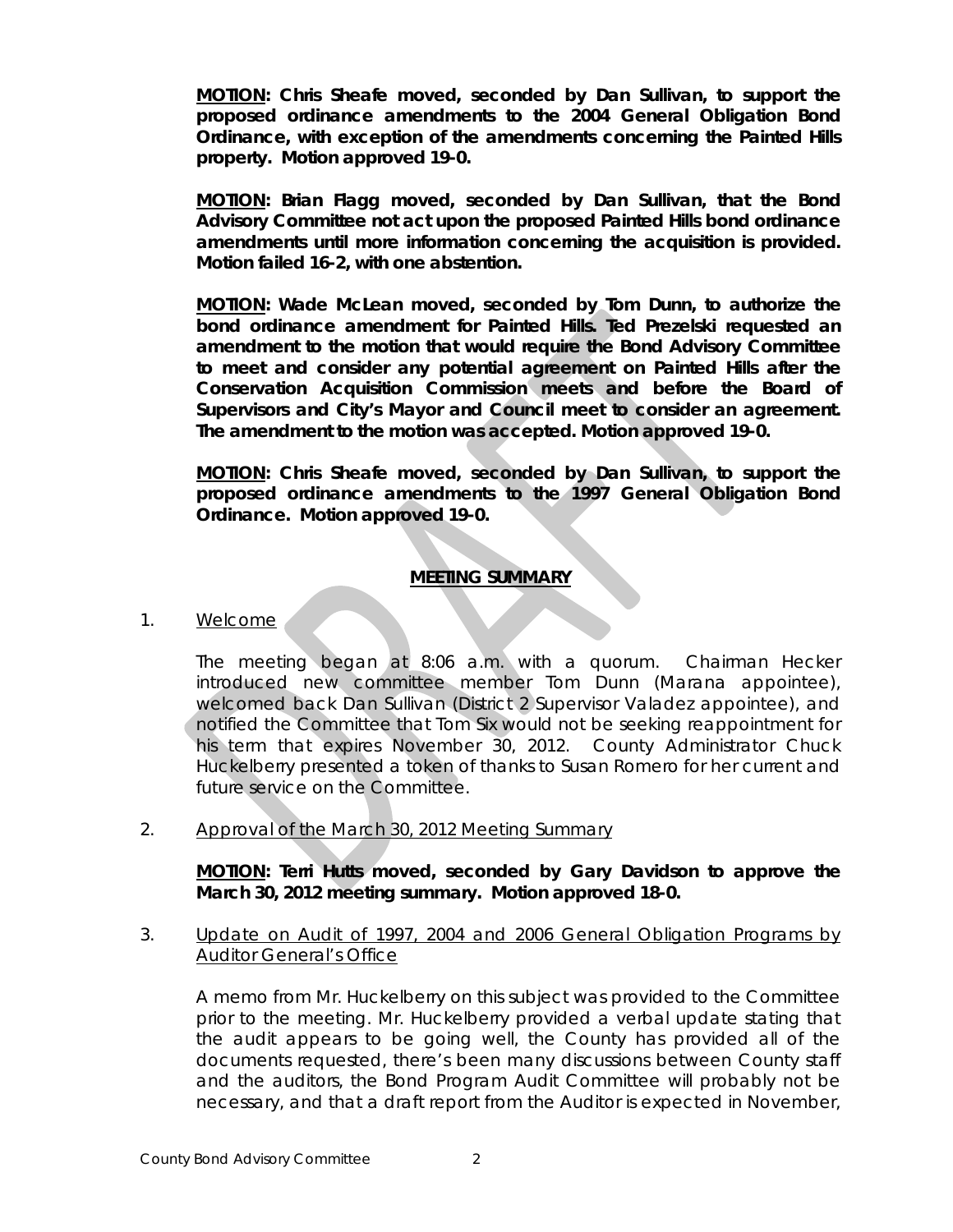followed by a final report in early February. Keith Dommer, from the Auditor General's office was in attendance. Mr. Dommer thanked the Committee for taking this audit seriously and added that the County has been cooperative, responsive, and timely. In response to a question from Chairman Hecker, Mr. Dommer responded that, yes, he would be able to attend a Committee meeting after the release of the final audit report.

### 4. End of Year Bond Update Report for 1997, 2004 and 2006 Bond Programs

Per the County's Truth in Bonding Code, materials were provided to the Committee providing the status of the 1997, 2004 and 2006 bond programs. These materials and additional details are also available via the County's web site. Mary Tyson, Pima County Finance, provided an overview at the meeting.

Chairman Hecker requested an update of the number of jobs created by the County bond projects.

Terri Hutts asked where she could find a list of the projects that are underway or planned for the future. Ms. Tyson responded that those were identified in the update materials (brochure and map).

Gary Davidson emphasized how important the smaller neighborhood projects were to people living in those neighborhoods, and advocated for completing those smaller projects as soon as possible. He questioned why it took 3 years to build one single soccer field at Menlo Park after the IGA was approved.

Dan Sullivan remarked that he was happy to see the new joint courthouse under construction and asked what the status was regarding the financial agreements that would be necessary between the City of Tucson and Pima County. Mr. Huckelberry responded that significant progress was being made on those agreements through recent discussions with the City Manager.

Chris Sheafe asked for an update on the PCWIN/Regional Communications Project. Capt. Paul Wilson, Sheriff's Department, provided a presentation on this project later in the meeting. Mr. Sheafe also asked whether the 27<sup>th</sup> Street wash crossing was still moving forward and Mr. Huckelberry responded that it is still being evaluated but is not progressing currently.

David Lyons recommended that additional information concerning the principal balance remaining for each of the bond programs be added to the table in the front of the Bond Update brochure to show how quickly debt is being paid off. Mr. Huckelberry responded that yes this updated information would be provided to the Committee soon and could also be added to future bond updates.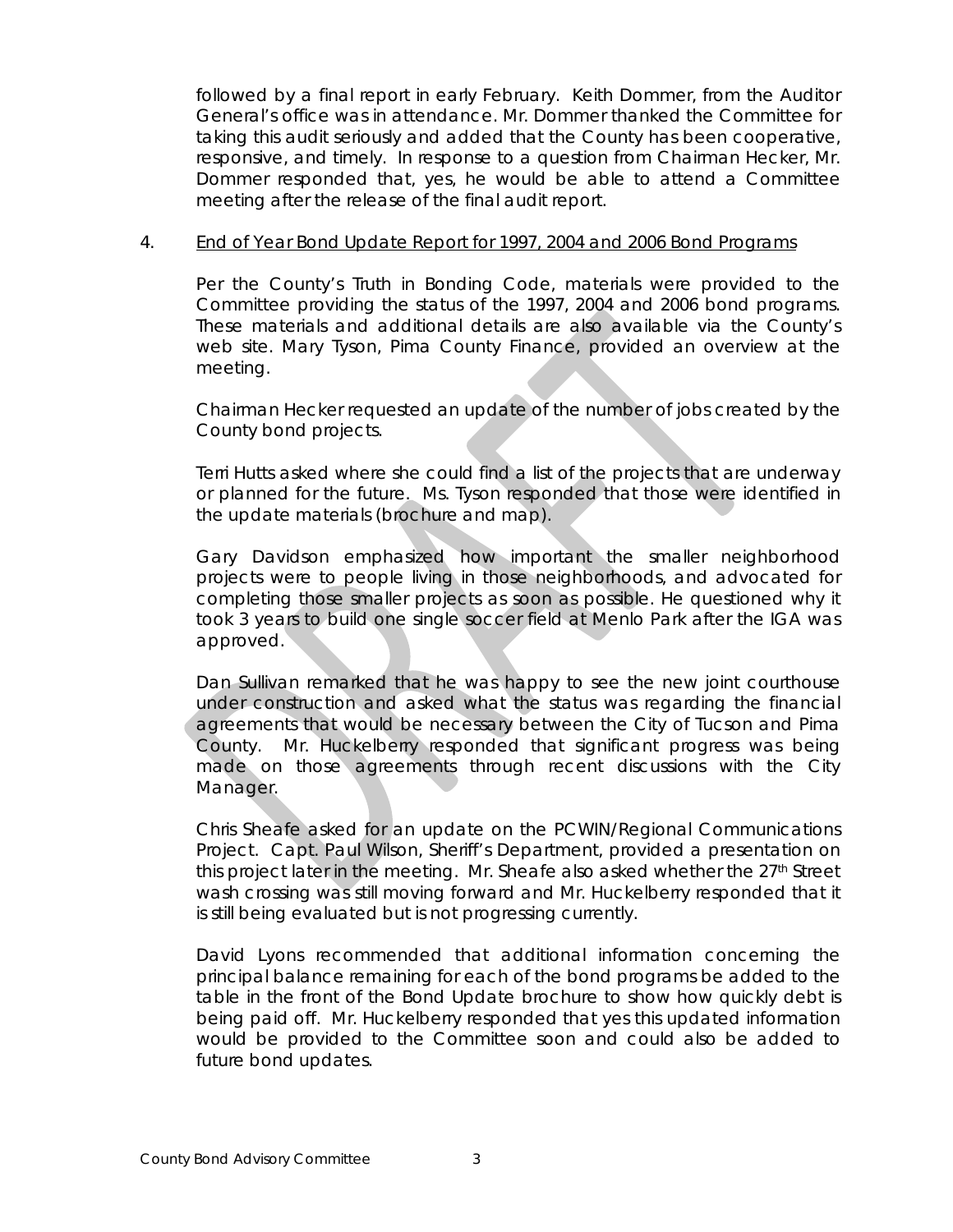Gary Davidson requested an update of the bar chart that was included in the debt memo last year.

Tom Warne suggested developing a matrix to show how quickly the County was retiring debt and the number of jobs generated. Perhaps it could include an economic benefits study from the University and could be made easy to understand. It could be distributed perhaps every 6 months from the Committee and the County Administrator as a way to start educating the public.

Written reports were submitted by the following jurisdictions: City of Tucson, City of South Tucson, Town of Marana, Town of Oro Valley, and Town of Sahuarita.

City Manager Richard Miranda was at the Committee meeting to respond to questions. Terri Hutts questioned why it has taken so long to complete safety improvements in Barrio Hollywood that were approved in 2006. She emphasized how important these smaller projects were to the neighborhoods. Mr. Miranda agreed that it was important to complete these neighborhood enhancements in a more expeditious manner.

Gary Davidson questioned text in the City's report for the Northwest Community Center. Under "Unresolved Issues" it was unclear whether plans for Rillito Park as a whole were under discussion again or just the location of the community center. Fred Gray, City of Tucson Parks Director, explained that is was just the location of the community center, not the park. Mr. Miranda said the City would put a report together for the Committee. Chairman Hecker remarked that if the community center location were to change, that it would require an action by the Mayor and Council recommending an ordinance amendment to the Committee.

T Van Hook was present from Marana but the Committee had no questions.

Kevin Burke, Assistant to the Town Manager, was present from Oro Valley and announced that a fall festival for the public would be held at Steam Pump Ranch, and that the State Parks Board had recently approved a \$1.8 million grant to match County bond funds transferred from the Kelly Ranch project to the expansion of Tortolita Mountain Park.

Chris Sheafe asked about the status of Kelly Ranch. Mr. Burke responded that the owners had submitted a general plan amendment to the Town.

Diana Durazo, Assistant to the County Administrator, noted that the State Trust land auction for the expansion of Tortolita Mountain Park is scheduled for December 20.

A.C. Marriotti was present for the Town of Sahuarita but no questions were asked.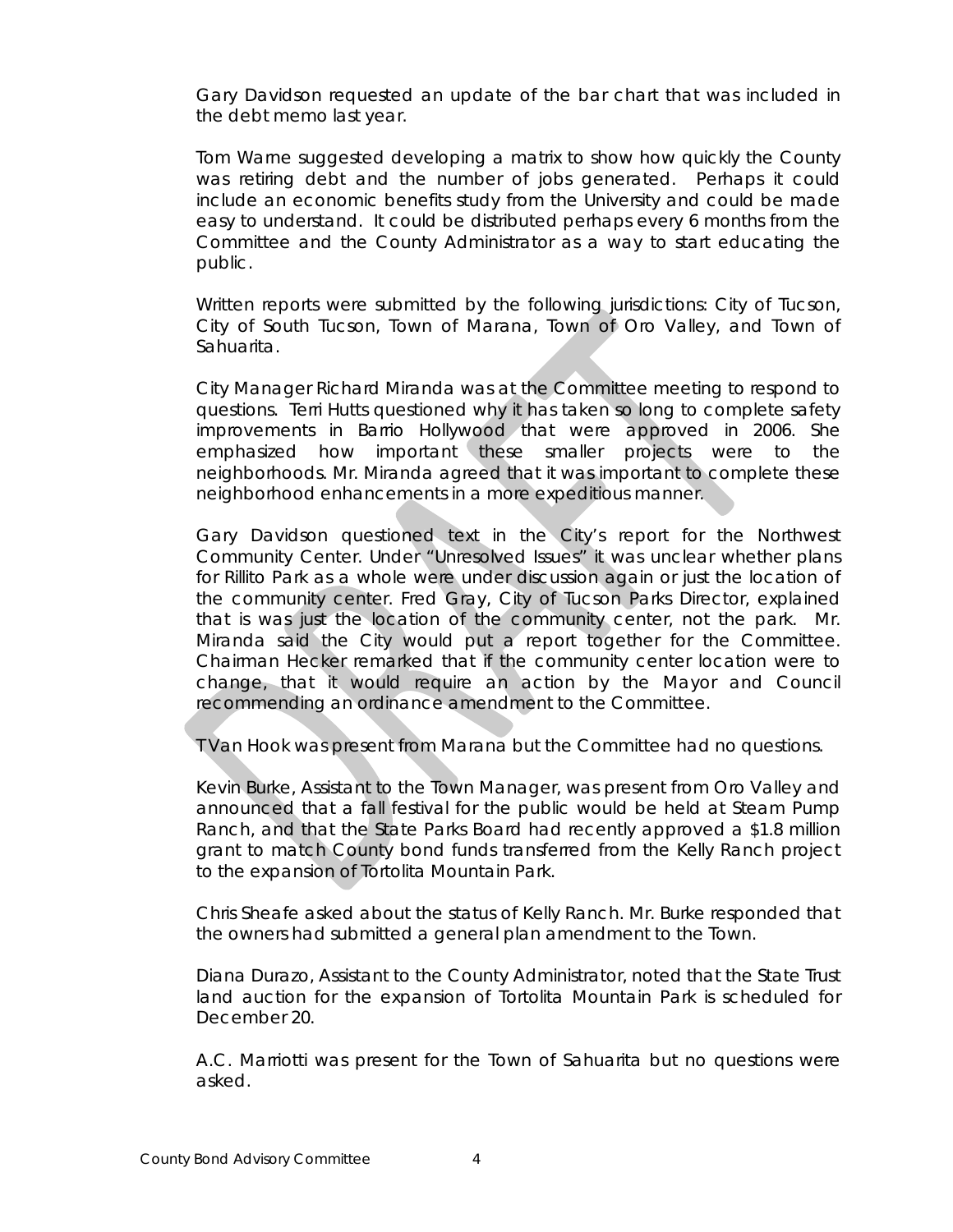Capt. Paul Wilson provided a presentation updating the Committee on the PCWIN/regional communications project. Construction of the Pima County Emergency Operations Center is complete. The majority of communication sites are now acquired and constructed. The PCWIN Executive Committee recently agreed on language that will be used for agreements with each of the participating agencies. By the end of December 2013 each of the participants should have the provided radio equipment and the system should be functional.

## **MOTION: Terri Hutts moved, seconded by Tom Dunn, to accept the end of year bond update reports. Motion approved 19-0.**

## 5. Amendments to the 1997 and 2004 Bond Ordinances

Per the County's Truth in Bonding Code, the Committee received a staff report describing when bond ordinance amendments are necessary, the public review process associated with amending the ordinances, and each of the projects that would be impacted by this round of bond ordinance amendments. Nicole Fyffe provided a brief verbal summary of the projects that would be impacted by the proposed bond ordinance amendments, including those that had received or would receive the required actions by the Conservation Acquisition Commission, City of South Tucson's Mayor and Council, and City of Tucson's Mayor and Council.

# **MOTION: Chris Sheafe moved, seconded by Dan Sullivan, to support the proposed ordinance amendments to the 1997 General Obligation Bond Ordinance. Motion approved 19-0.**

There was discussion regarding the proposed ordinance amendment that would add the Painted Hills property to the City of Tucson's three open space bond project areas making it eligible for purchase with remaining bond funds from those three projects. Brian Flagg objected to the Committee taking action on this ordinance amendment prior to knowing more details concerning the possible three-way negotiations between the City, County and owner because of impacts it may have on development of City-owned downtown properties. Mr. Huckelberry explained that most of the negotiating was going on between the City and the owner and that moving forward with the bond ordinance amendment now is more of a timing issue than anything. Kelly Gottschalk, City of Tucson's representative on the Committee and Assistant City Manager, explained that the City is looking at a variety of options with the landowner, but that it was premature to discuss what may or may not happen. Nicole Fyffe explained that even if the Committee did approve the bond ordinance amendment today, the amendment would still require action by the City's Mayor and Council and the Board of Supervisors. Then after that, if and when an agreement is negotiated, that agreement would have to be acted upon at public meetings held by the County's Conservation Acquisition Commission, Board of Supervisors, and City of Tucson's Mayor and Council. Chris Sheafe, Ted Prezelski, Gary Davidson, David Lyons, and Chairman Hecker spoke in support of the amendment.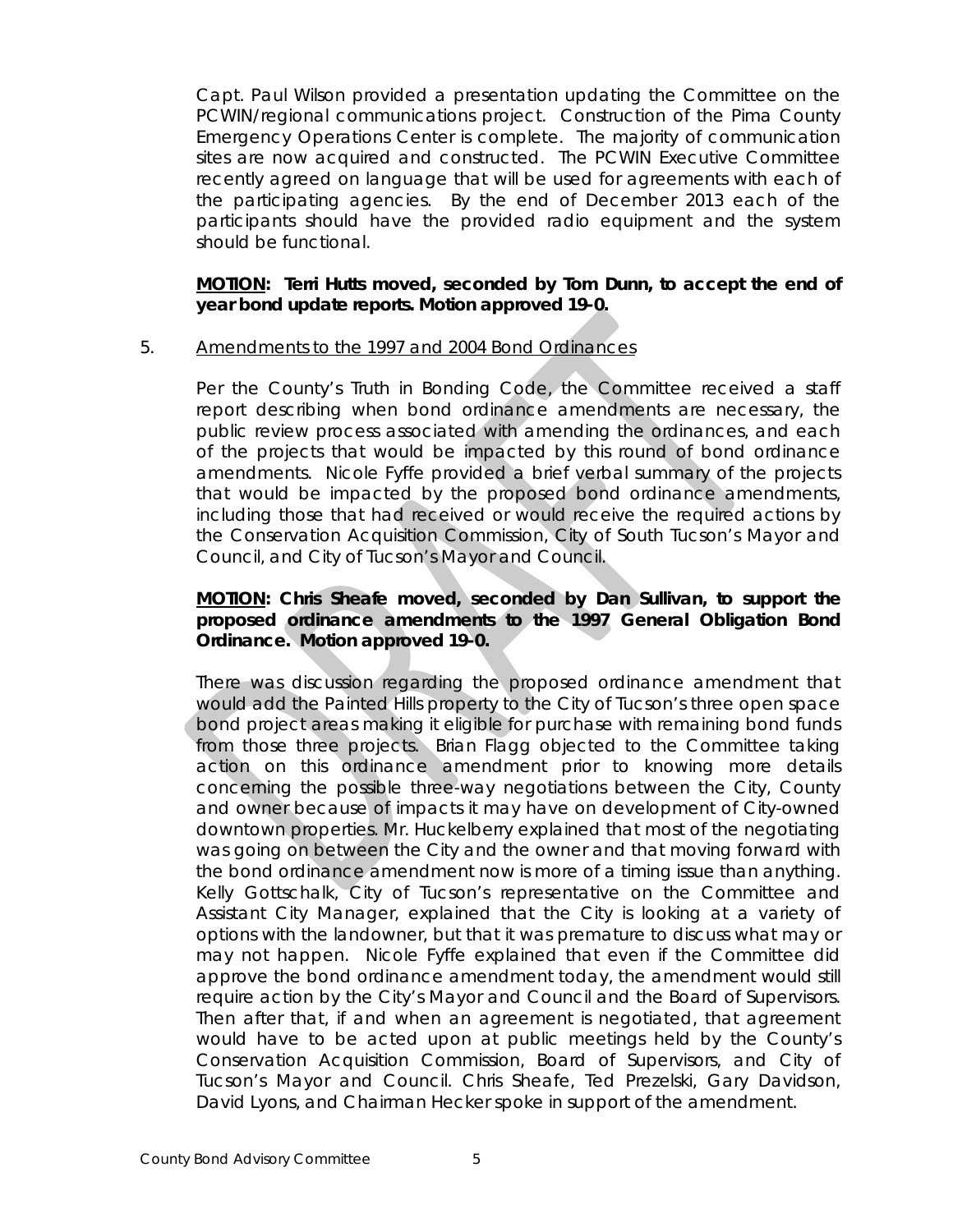**MOTION: Chris Sheafe moved, seconded by Dan Sullivan, to support the proposed ordinance amendments to the 2004 General Obligation Bond Ordinance, with exception of the amendments concerning the Painted Hills property. Motion approved 19-0.** 

**MOTION: Brian Flagg moved, seconded by Dan Sullivan, that the Bond Advisory Committee not act upon the proposed Painted Hills bond ordinance amendments until more information concerning the acquisition is provided. Motion failed 16-2, with one abstention.** 

**MOTION: Wade McLean moved, seconded by Tom Dunn, to authorize the bond ordinance amendment for Painted Hills. Ted Prezelski requested an amendment to the motion that would require the Bond Advisory Committee to meet and consider any potential agreement on Painted Hills after the Conservation Acquisition Commission meets and before the Board of Supervisors and City's Mayor and Council meet to consider an agreement. The amendment to the motion was accepted. Motion approved 19-0.**

Chris Sheafe asked if the City of South Tucson would be pursuing additional bond funds to complete the 2004 drainage projects. Nicole Fyffe replied, yes, that is what was indicated in the City of South Tucson's end of year update report.

#### 6. Future Agenda Items and Next Meetings

The Committee's next meeting will likely be held in February after the final audit report is released, unless an agreement is reached before then on the Painted Hills property acquisition. There was a question as to whether a February meeting would provide enough time to plan for a potential 2013 bond election and whether there was a prohibition on meeting prior to the release of the final audit report. Mr. Huckelberry responded that there was no such prohibition and that if the draft audit report looked promising, the Committee could choose to start planning prior to the final report being released in February. Gary Davidson requested updated debt reports. Chairman Hecker asked about the legislation that was approved limiting elections to every other year. Mr. Huckelberry responded that the final version of the bill passed by the Legislature and signed into law by the Governor did not apply to bond elections. Therefore, the County can continue to hold bond elections in even and odd years, in November.

Brian Flagg asked how to stay up to date on the Painted Hills issue. Kelly Gottschalk responded that she could provide notices to County staff on when the Mayor and Council would be meeting concerning Painted Hills, and County staff could then forward those notices to the Committee.